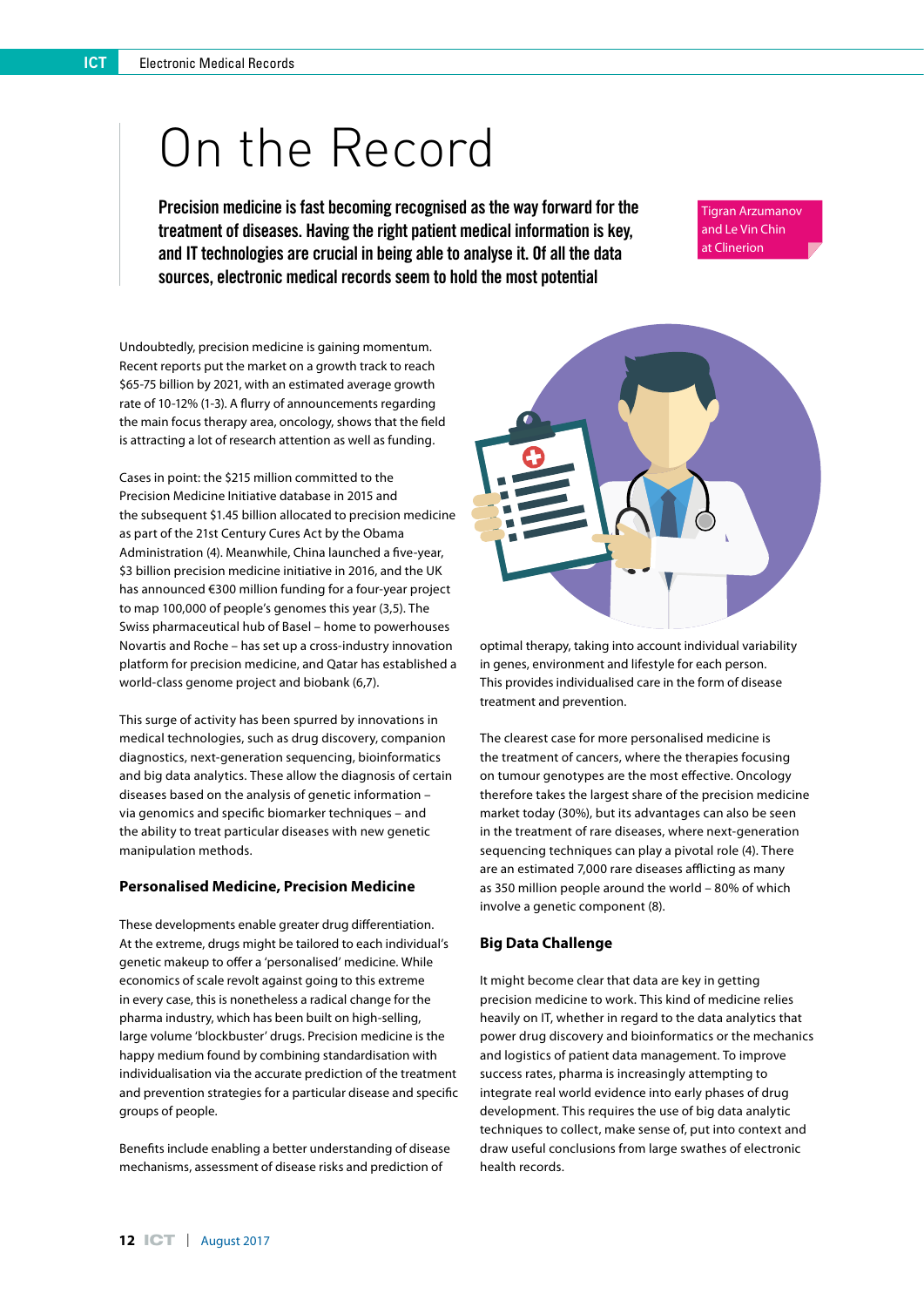The gathering, storage and use of patients' personal medical information – and the rights and responsibilities thereof – are gradually developing and codifying conventions for the protection of personal health data, such as the EU's General Data Protection Regulation (Regulation [EU] 2016/679), which will come into full force in May 2018 (10).

Ultimately, the question precision medicine asks is: can we identify a target patient population for whom we can develop a specialised treatment? This is a core challenge that that involves two stages. The first is to cluster patients intelligently to find the groupings where a targeted treatment can impact a disease more effectively than a general cure for the wider population. The second is to identify these patients so that they can be offered the new treatment. Big data analytic techniques are ideally suited to find the needle in the haystack.

## **Patient Data Sources**

With information as the foundation, where can we get data to profile patients? The first, most obvious source is medical records, which are already stored in hospitals and other healthcare facilities around the world. If these records are digitised, they can be electronically queried to find individuals with the right profile. Another resource might be from historical clinical trial data. Further options include patient registries, especially those which automate patient data collection; new and original data can be collected from research at biobanks; patients suffering from specific diseases may be found via patient advocacy groups; and patient support groups, which can also be a rich resource, whether in the real world or on social media.

It is, of course, important that data drawn from multiple sources are of a good quality, although never 100% complete or consistent. Oracle's Jonathan Sheldon agrees; in his article 'Three key ingredients to clinically actionable precision medicine', he cites "assess data quality and establish governance" as the very first step (9).

The diverse data sources have varying degrees of problems. Social media and other forms of contacting patients via selfidentification in the public realm – such as through direct marketing – offer a high degree of false positives. Patients identified in this way may not be connected to hospitals

with the right facilities to run further tests or to offer new treatments. Patient advocacy groups will not have complete patient datasets and are not set up to deliver them quickly. Registries also experience delays; there will be a duplication of effort, as they are created for each indication.

Hospital electronic medical records (EMRs) are the best bet. These systems are rich in information and provide data unavailable elsewhere. Data are complete and up-to-date, allowing quick and early detection of indications and patients. Users also gain a direct link to the doctor and not just the patient.

However, these systems often do not have the tools to search on a large scale within each institution. Due to the way they have evolved, the data are stored in silos, and searches can therefore not be carried out easily across institutions and countries. Patient data standards will also differ among providers and countries, making a cross-system search more difficult.

As we have seen in the earlier discussion about the protection of personal health data, the protection of patient privacy is also an issue, which needs to be clarified for this source to be effective and trusted. Overlapping with this concern is the requirement for all techniques for gathering, storing, managing and using the data to be legal according to local laws.

#### **Making it Work**

An EMR has the most potential as a data resource for precision medicine due to its richness, quality and speed. There are a few ways to overcome its disadvantages.

## **Patient Data Privacy**

Privacy by design: protection of personal data needs to be 'baked in' to all processes and systems. Operate on the principle of 'privacy by design', which means that patient privacy is considered throughout the design and development process of new tools and data flows.

Anonymisation: regardless of the locale, data protection regulations permit the sharing of de-identified data. For instance, the EU's Data Protection Directive 95/46/EC – which strictly prohibits secondary uses of person-specific data without individual consent – provides an exception to

**EXECUTE: Ultimately, the question precision medicine asks is: can we identify a target patient population for whom we can develop a specialised treatment?**